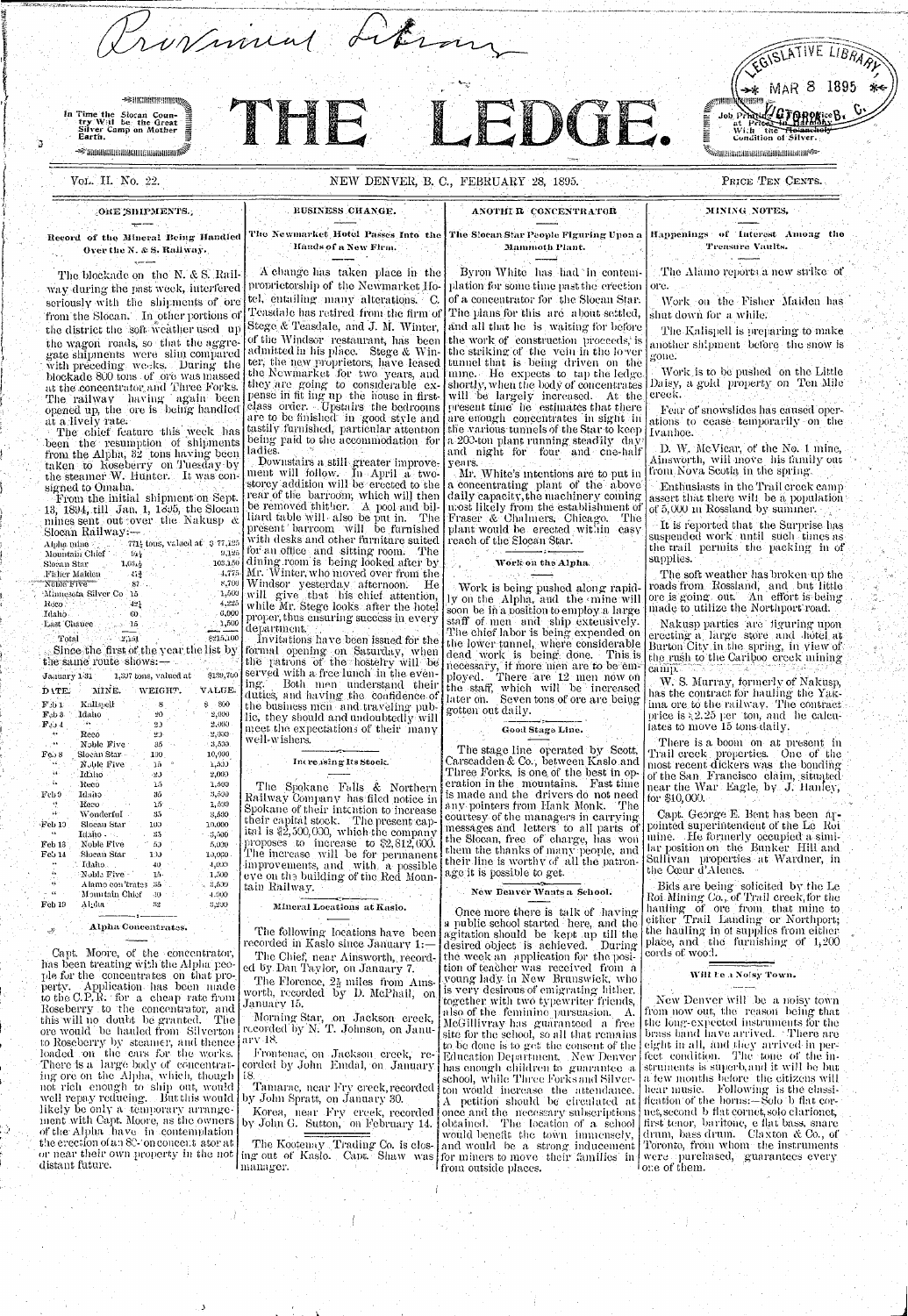

traducers.  $\mathbb{R}^3$ 

" I notice that you have written another letter condemning, in your usual trenchant style, the Government for having, done certain things which you regard as wrong—that is, paying for masses for the repose of the soul of the late Premier. I have spoken to Hon. Messrs. Haggart and Curran, two of the committee of three in charge of the funeral arrangements, and they assert most positively that no such expence was incurred or authorized, nor is *it* intended to pay for such services. 1 should have been pleased had you written frankly upon this subject, so that you might have saved yourself from meting out condemnation where there was no guilt. The Government did pay a considerable amount for the funeral at Halifax and elsewhere, but after

So far as the Dominion Government is concerned with the groundless strictures passed upon them, Sir Mackenzie's reply—the letter is appended—to one of his assailants is a direct refutation to the report, and embraces all that need be said on the subject. The person who comes in for this well-merited rebuke is not a stranger to many in this district, as he visited the country two years ago. We refer to Rev. Dr. Carman, General Superintendent of the Methodist Church in Canada, who has the medicine served to him thusly: —

and has just arrived at Revelstoke. There has been a scarcity of ore bags in the country, and the proprietors of the factory assert that they could have made money had the jute only arrived,in decent time. Imfact, they claim that they could have disposed of 45,000 bags, if they had had the material. F. O. Berg, now in Spokane, the senior proprietor, is endeavoring to secure an improved machine for the factory.

For Flumes And Tramway.

The concentrator people, at New Duluth, have had engineers out during the week running lines for a tramway, leading from the works to the Idaho and Alamo mines. Grades were also obtained for a large flume to obtain water from Sandon creek, or some point up the Carpenter, for motor power for the concentrator. Capt. Moore was in town on Saturday endeavoring to secure bids on the lumber and construction of the latter improvement. It would require several hundred thousand feet of lumber as the quantity of water needed is considerable. Later on bids will be solicited for the tramway, which will be a work of considerable magnitude.

| <b>Dissolution</b>                                                                          | of Partnership. |  |  |
|---------------------------------------------------------------------------------------------|-----------------|--|--|
|                                                                                             |                 |  |  |
| THE Partnership heretofore existing between<br>I H. Stege and C. Teasdale has this day been |                 |  |  |

dissolved by mutual consent. All accounts owing to the linn will lie paid, to H. Stege, who will also pay all liabilities owing bv said firm. STEGE & TEASDALE.

| Witness:    |  |  |
|-------------|--|--|
| R. B. KERR. |  |  |

New Denver, B. C, February 21st, 1895.

| NAKUSP, B. C.                                                                                                                                                                                                                                   | Monday at 4 p.m.<br>Sunuay at 5 a.m<br>Tuesday at 8 a.m<br>Tuesday at 4 p.m.                                                                                                                                                                            |  |  |
|-------------------------------------------------------------------------------------------------------------------------------------------------------------------------------------------------------------------------------------------------|---------------------------------------------------------------------------------------------------------------------------------------------------------------------------------------------------------------------------------------------------------|--|--|
| The location of this Hotel.<br>is excellent, and commands<br>a grand view of the beauti-<br>ful seenery that surrounds<br>the town.                                                                                                             | Wednesday at 8 a,m.<br>Wednesday at 5:40 p.m.<br>Thursday at 8 e.m<br>Thursday at 4 p.m.<br>Friday at 8 a.m<br>Friday at 4 p.m.<br>Saturday at 8 a.m<br>Saturday at 5:10 p.m.                                                                           |  |  |
| The Bar has one of the<br>largest stocks of Wines,<br>Liquors and Cigars in the<br>Country.<br>The Dining Room is up to                                                                                                                         | The company reserves the right to change this<br>schedule at any time without notice.<br>For full information as to tickets, rates, etc., ap-                                                                                                           |  |  |
| date, and Travelers should<br>always give the Leland a<br>call.                                                                                                                                                                                 | ply at the Company's offices, Nelson, B.C.<br>T. ALLAN. Sec'y J. W. TROUP,<br>NELSON B.C.<br>Manager                                                                                                                                                    |  |  |
| D.A. M'DOUGALD.<br>The                                                                                                                                                                                                                          | Spokane Falls & Northern                                                                                                                                                                                                                                |  |  |
| <b>Nakusp</b>                                                                                                                                                                                                                                   | RAILWAY.                                                                                                                                                                                                                                                |  |  |
|                                                                                                                                                                                                                                                 | Nelson & Fort Sheppard                                                                                                                                                                                                                                  |  |  |
| Sawmill.                                                                                                                                                                                                                                        | RAILWAY.                                                                                                                                                                                                                                                |  |  |
| $\parallel$ AVING placed some new $\parallel$<br>Machinery in our Mill,<br>we are prepared to furnish                                                                                                                                           | RAIL ROUTF<br>SPOKANE.<br>TO<br>ALL                                                                                                                                                                                                                     |  |  |
| all kinds of Rough and Dres-<br>sed Lumber and Shingles at                                                                                                                                                                                      | The only through route from Nelson, Kaslo,<br>Kootenay Lake and all Slocan<br>Poirts.                                                                                                                                                                   |  |  |
| greatly reduced Prices.                                                                                                                                                                                                                         | Through Trains Semi-Weekly.                                                                                                                                                                                                                             |  |  |
| PRICE LIST:<br>810 oQ<br>Rough Lumber, narrow,                                                                                                                                                                                                  | NELSON.<br>Arrive 5:40 p.m<br>Leave $7$ a.m.                                                                                                                                                                                                            |  |  |
| $$11\ 00\ to $12\ 00$<br>$\mathbf{5.6}$<br>wide,<br>Joist and Scantling, sized up to<br>\$11 00<br>18 feet long,<br>\$12 00<br>$18'$ to 24 $'$<br>\$13 00<br>21 ' to 30 ' ' '<br>\$20 00<br>Flooring, T & G, 6 $\frac{1}{11}$<br>822,00<br>- 44 | On Tuesdays and Fridays, trains will run<br>through to Spokane, arriving same day. Returning<br>passengers will leave Spokaneat 7 a.m.on Wednes-<br>days and Saturdays, arriving at Nelson at 5:40 p.<br>m., same day, making close connection with the |  |  |
| \$22 00<br>V joint Ceiling, $4$ $"$<br>\$19,00<br>6 <sup>"</sup> Rustic,<br>$$11\,00$<br>Shiplap,<br>\$13 00<br>Surfaced Dressed,                                                                                                               | steamer Nelson for Kaslo and all Kootenay lake<br>points<br>Passengers for Kettle River and Boundary<br>Creek connect at Marcus with stage on Monday's<br>and Wednesdays, Thursdays and Fridays.                                                        |  |  |
| A liberal discount on large orders for Cash,<br>PETER GENELLE & Co.                                                                                                                                                                             | Passengers for Trail Creek mines connect at<br>Northport with stage on Wednesday and Satnr-<br>day.                                                                                                                                                     |  |  |
|                                                                                                                                                                                                                                                 |                                                                                                                                                                                                                                                         |  |  |
|                                                                                                                                                                                                                                                 |                                                                                                                                                                                                                                                         |  |  |

**fi**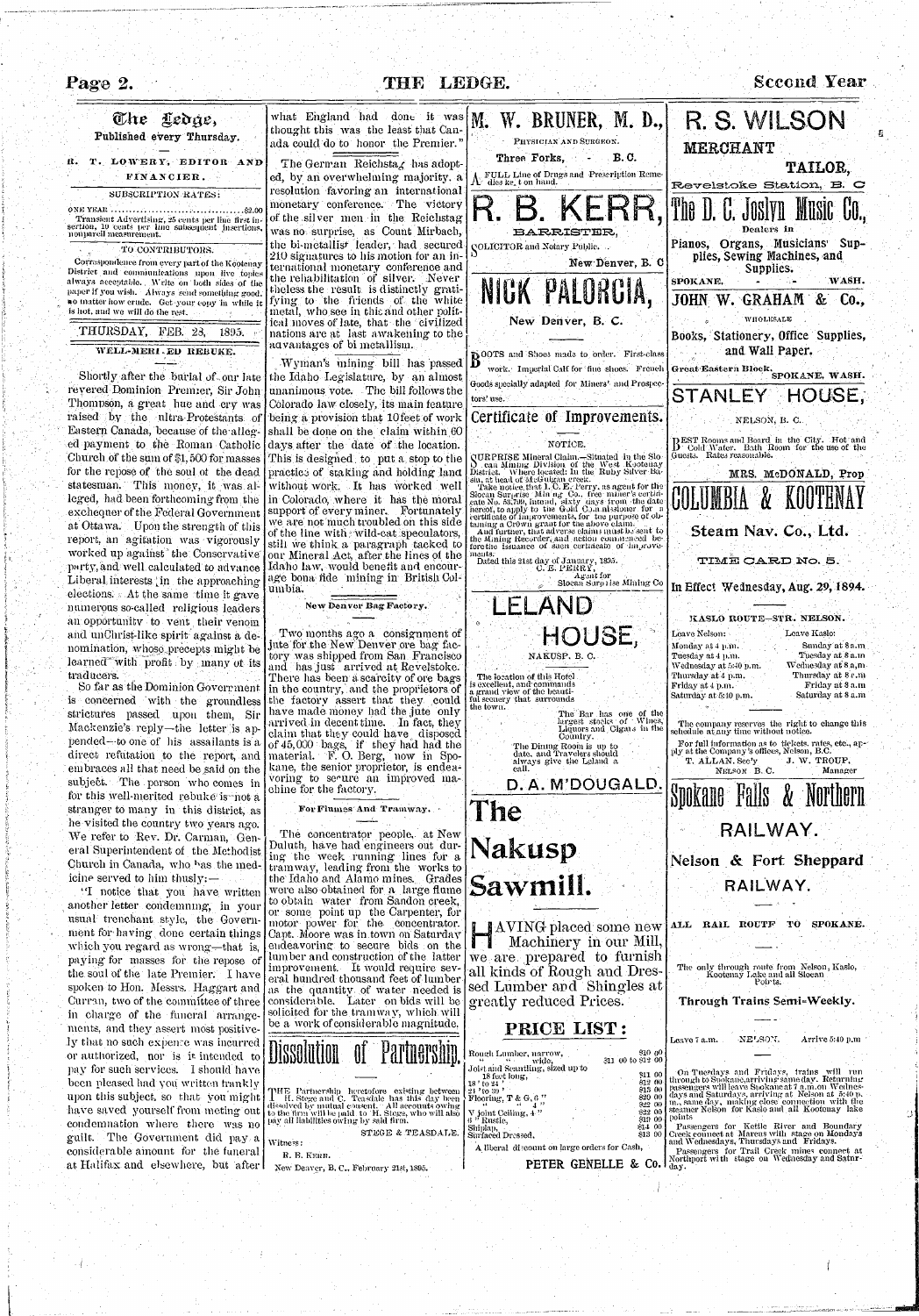## Page 4.

## **THE LEDGE.** Second Year

## THE OLDEST MINE  $\ddotsc$

In California Was a Gold Digger in the CariLoo *Country.* 

Down in Blacksmith canyon, at Sunny South, Placer county, where are located the works of the Hidden Treasure mine, lives the oldest miner in California.

. The man who merits this distinction is Fred Howell, sr., who has charge of the. sluice boxes and clean-up at the Hidden Treasure, where operations are conducted "upon the largest scale of any gravel property in the State.

Miners of a riper age, still resident in California, are numerous, but it is believed that this veteran can justly claim the distinction of haying spent more years in active mining than any other man in the. State.

Howell has-been a prospector many years of his life and can well be call $e$ d<sup>-</sup> a typical miner. In the early \$150,000. days, like many of his class, he was  $\text{prone to } \text{leave: good pairs } \text{digging}.$ richer strikes were reported. As a practical miner he has operated by all the various methods and has kept pace with the improvements in mining, from the primitive pick and pan, the rocker and ground sluice, to drift mining by hydraulicking, and the successful working of gold-bearing quartz. He is by no means a stranger to the vicissitudes common to the lot of a prospector. He has struck it rich many times, and has as often been dead broke. For the last 11 years, however, he has been a stockholder in the Hidden Treasure, and is at held in Paris and London, threepresent in easy circumstances. At  $22$  Howell left his native land, fourth in the latter. and went to Pennsylvania, where *he*  mined in the coal fields. He secured his naturalization papers in Kentucky activity in the London market, where in 1853. In April of the same year he reached Lexington, Mo., where he was engaged to drive, cattle and started for California. He entered the Golden State by way of Beckwith valley and Marysville. He went to Georgetown, El Dorado county, where he placed the. first blast in the Georgetown ditch. Howell's next operations were at the gross earnings for the month \$78,-Spanish flat, where he commenced  $\big\vert\,202$ . All expenses for the month deplacer mining for gold in the winter  $\lceil$  queted leaves a profit of \$41,188, or of 1853. A map with lines traced over 50 per cent, of the gross receipts. showing the travels of this grayhaired miner in search of golden weeks ago at  $$7.25$  per share in the treasure would afford a novel sight. London market, and was steadily Howell has travelled from California rising. There are 400,000 shares. to Cariboo, to Utah, Montana and Hence the Paris investment, making Cregon.

opposite Forest Hill. In the fall of that year he located drift mines in Sierra county. He made a trip to the Fraser river country in 1858, returning to San Francisco on the ill fated steamer Oregon, and was one of 45. passengers who saved their lives by climbing the rocks at Point Reyes with the aid of ropes made from blankets,

He is a native of Wales, and is now 66 years old. He/began- work at Dufryn, Wales,- as a gatekeeper in a coal mine when: only six years old. Next June will mark the end of a period of 6Q years, during which time he has been continuously engaged in mining.

A trip was made to Wales in 1859, at which time Howells; married Margaret Evans. He tried mining in Utah in 1862, but soon returned to Placer county. In 1864 he bought the Deidesheimer drift mine at Forest Hill, which had produced over \$2,-  $000,000,$ , and wit't six men soon took out \$.80,000. \* He then tried the Cariboo country in British Golumbia, but returned to Forest Hill the same year. In 1866 he bought a share in the famous Mountain Grde drift mine at Damascus, Placer county, but sold it eight months later. The spring of 1867 found him in Montana, from which place he again returned to Forest Hill.

In 1892 he purchased a second share in the Hidden Treasure for his son, Fred Howell, jr. The mine has produced' more than \$1,600,000, with an approximate' output for 1891 of

in order to visit camps where still in California, this gray haired toiler Although unquestionably the oldest prac ical and continuous^gold miner cannot refrain from . pursuing his life long habit of industry, and each day still finds him at his task, superintending the sluice washing and cleanup at the Hidden Treasure mine.

# Ledge

sheriff never hinders its publication. It comes out just the same.



# Proprietor **A LUPLICIUI**

 $\pm$ n 1855 he worked at Volcano bar, | vance footed up \$2,161,500.

ŧ.

Sale of the Delamar Mines.

Does not dream of making a million out of it, but he expects to get a luxurious living. In order to do this it is necessary to have cashable material, and the world at large is cordially invited to dig up enough money to pay for an annual interest. To accommodate the public we do



Captain J. D. Delamar, of Denver, the well known mining operator, has parted with his stock in the Delamar group of mines in southwestern Idaho, which was sold to London capitalists in 1892, on a report made by Prof. Tiiden, of the Colorado school of mines. The Delamar stock is now fourths in the former city and one-

The transfer of the Delamar stock to Paris was an incident of the recent  $\frac{1}{2}$ ,0.0,000 of French capital was, invested in one week. The last report from the Delamar was dated December31, 1894. It gives -the details of the work for the month of November. showing the value of the gold produced to be \$45,504, and the value of silver  $$20,167$ . The value of the smelting ore reached \$12,529, making The Delamar stock was quoted two no allowance for the probable ad-

## Is issued at New Denver, B. C, on Thursday.

Wet weather, snow slides, hard times, or the

At prices that do not discord with the despondent price of silver.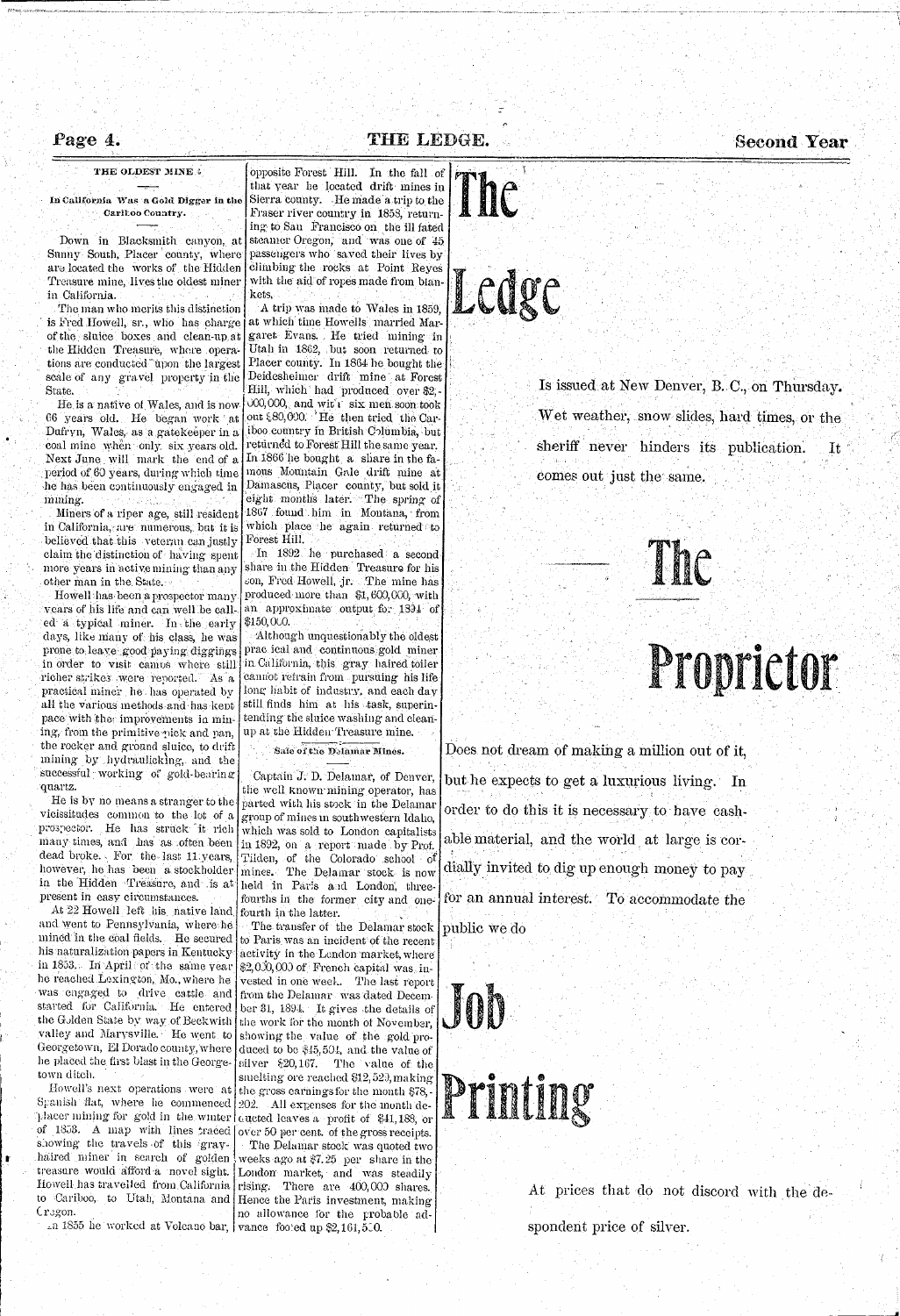Pascal Micheau, an old Frenchman, was given 60 days' imprisonment, by Justice Langrishe, for stealing a of Nicholas Schools.

Silver City has gone into winter quarters and is quiet. There is considerable work going on at the mines but the town is dull.

Lewiston, in the northern part of the state, can boast of the fact that any line of business within its borders during the hard times, and at present there is not a vacant house m the city.

Rev, J. W. Craig, of Wallace, while splitting wood Saturday, met with a misfortune. His axe caught in a clothes-line, and the pole struck him a violent blow, above the right eye, inflicting an ugly gash, laid bare the skull, and caused a small fracture of the outer bone.

AROUND THE STATE.

At Warrens coffee is so scarce that it is shipped in by mail.

The first woman to be appointed a railroad division surgeon is. Carrie Liebig, who will have charge of the Northern Pacific at Hope.

#### Second Year. **Passect 19 THE LEDGE.** Page 3 CCEUR D'ALENE NUGGETS. years. MCMILLAN & HAMILTON, In the case of Long vs. Gentry, tried **Prospected for tli e Benefit o f Forme r**  at Moscow, Judge Piper decided a **Residents of that Camp.** case of much interest throughout the Wholesale Produce Merchants, state. It was an action brought to **WALLACE.**  test the question whether or not a John Dorsey, formerly superinten-**131 WATER STREET, Example 20 Fig. 131 WANGOUVER, B. C.** harvester's lien is a prior incumbrance dent of the Coeur d'Alene system of to a crop mortgage, duly given and the Northern Pacific Bailway, has recorded before the work is performed **0**  just died in Glendive, Mont. by the lien claimant, Judge Piper Postmaster Coonce, of Osburn, has decided that it is not, and in an opin-E handle Dried Fruits, Fresh Fruits, Batter, Eggs, removed the postoffice back into his ion of some length has made the case Cheese, Bacon, Hams, and Lard. own building and has opened a groplain. The question is one of general cery in connection there with. interest to farmers, laborers and mer-BYERS HARDWARE CO. Dr. Genoway met with a painful chants. accident Saturday, while making a George Riebold, the well-known professional call to Burke. /By the mining man from Warrens, says the upsetting of his sleigh, he had one of ن<br>سم sale of a tract of Warrens placer the bones in his leg dislocated and his ground, owned by himself, ex-Goverankle sprained. COAL, IRON. nor Willey and others, has just been One of the finest safes in the northconsummated, the purchasers being west has been put into the First  $\tilde{x}$ a-| Philadelphia capitalists. The tract STEEL, TRACK IRON, tional Bank. It is a Herring & Co. embraces about 200 acres of ground, safe and weighs 9,000 pounds. It is some of which has been worked and ORE CARS, provided with a double time lock, proven to be very rich. The consid the clock work running 72 hours if eratiqn was \$6,003. One man took And, All Mining' Supplies. required. \$45 in gold in eight hours from one WARDNER. of the claims included in the sale. H. C. Bailey, whose foot was re-Chinese who own placers farther Full Stock on Hand. Branch Store at Three Forks. cently badly crushed by a falling down the creek have taken ont \$2,-A. S. MARSHALL, The Kaslo Transportation Co. cake of ice, is able to be out. 500,003 in the past 10 years. Mr. Riebold says it is a fact that two of . Joe Fitzquin was seized with paralthe Chinese took out \$1,000 in one ysis on Wednesday, and has been re-**DHUSTTIST**  Notice to the Public. moved to the Wallace hospital. . KASLO, B.C. day. Charles Lane, lately from Gem, has **s**  TAGES Leave Kaslo and Three Porks,Ifor At a point on the south fork of the Graduate of American College of Dental Surgery either place, every morning at 8 o'clock Chicago. been arrested on a charge of being Payette, a short distance below its OFFICE: Over Bycrs' Hardware store. concerned in the burglary of W. F. .confluence with the Dead wood fork, **DOCTOR** Satisfaction is Guaranteed. Goddard's store.. the stream makes a great bend. At

number of articles from the residence Gulches lead up from cither side, there has not been a single failure in tunnel or an open cut. If a tunnel be the point of nearest approach, where the river doubles back upon itself, its waters are separated by ohly 800 feet. leaving a ridge about 203 feet wide and 200 feet high. The river flows a mile and three-quarters around the great bend beyond this point of nearest approach. The bed of the stream is known to be rich iu gold, different parties having taken out large sums by working along the edges at low water. There are hot springs all along the horseshoe, from which gold can be extracted in considerable quantities. The owners purpose cut ting a channel for the river through the neck of the bend. This will leave the river bend dry for the entire distance of. a mile and three-quarters, and it is believed the ground will yield enormous]y. It will be mined with water taken from, either small streams that flow in or from the main river at the dam that will be built to divert the river. They have not decided whether they will make it a constructed it will be 20 feet square. If a cut be decided upon it will, for a short distance, be 200 feet deep. The work will cost fully \$25,000, It will be commenced in the early spring.

> F. Pynian, New Denver's witch maker'and'jeweller makes cleaning and repairing watches a specialty. He visits Three Forks every Friday to accommodate customers in that town. •  $\mathbb{R}^n$  •  $\mathbb{R}^n$  •  $\mathbb{R}^n$  •  $\mathbb{R}^n$  •  $\mathbb{R}^n$  •  $\mathbb{R}^n$

The Biackfoot Insane Asvlum has 140 patients, the largest number in its history. The Legislature must give tbe directors a liberal appropriation to enlarge the premises, or else, with the present increase of numbers, it will be overflowing in the next two